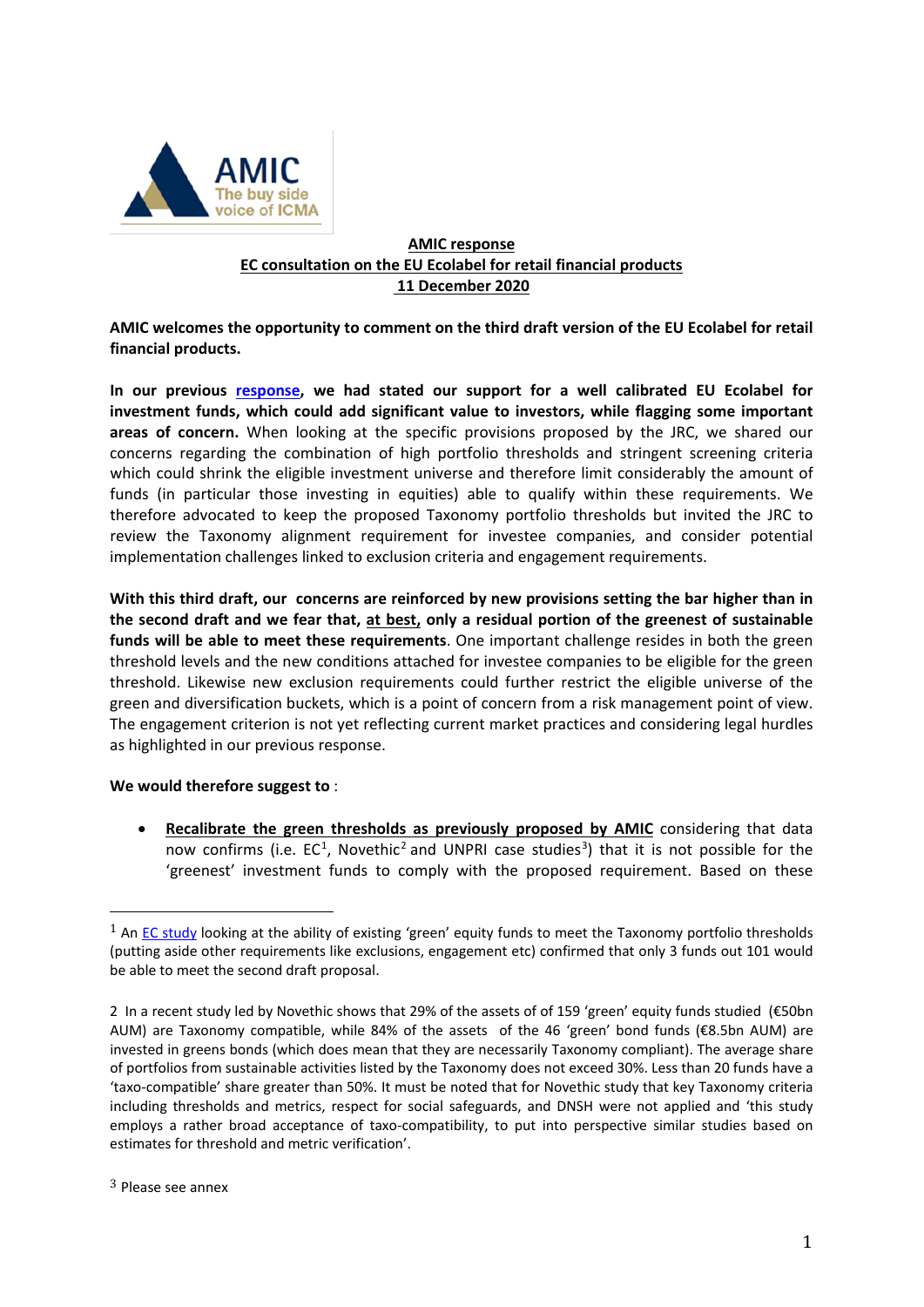findings our members estimate that most 'green' funds would fail to meet the first criterion of the reviewed EU Ecolabel requirements and that the largest part of the market (i.e SRI selection : Best-in-class, Best-in-universe, Best-effort) would surely be excluded. The challenges with the first criterion go beyond the portfolio Taxonomy alignment requirement (40% for equity and 50% for bonds) which were lowered comparing to the first version on the one hand but raised on the other hand given the new investee companies requirements (see following bullet points).

- **Strictly align the EU Ecolabel on the EU Taxonomy framework and drop new definitions on companies 'investing in green growth' and 'investing in transition'** which further restrict the investment universe and hinder the chances of success of the EU Ecolabel**.** Green companies need to have at 50% of Taxonomy-aligned revenues which will be difficult to meet for most issuers (not to mention requirements on companies' strategic investment plans). Transition companies need to have at least 5% of Taxonomy-aligned turnover but have to commit to green revenue (> 20% in the next 5 years) and green capex objectives (20% on average in the next 3 years and last 2 years) and close down capital assets that would otherwise be excluded under the criterion on environmental exclusion (e.g. end of fossil fuels energy, end of fossil fuels cars etc...). This will considerably restrict the eligible green investments beyond what is foreseen by the Taxonomy framework. Furthermore, some of these concepts (such as green CapEx) are yet to be detailed in the upcoming delegated act regarding the implementation of article 8 of the EU Taxonomy (i.e. [ESMA consultation\)](https://www.esma.europa.eu/press-news/consultations/consultation-paper-draft-advice-ec-under-article-8-taxonomy-regulation) and should not be preempted by the EU Ecolabel.
- **Review UCITS bond funds requirements :** To be eligible for the green thresholds, vanilla and green bonds, such as the ones aligned with the Green Bond Principles (GBP), would need to be issued by green companies and companies in transition. The reference to green companies or a company in transition should be deleted (as explained above) or at least it should not apply to use-of-proceeds bonds. The only requirements for green bonds aligned to the GBP should be the funding of one of the activities identified by the EU Taxonomy Regulation and the tracking and reporting obligations. The requirements regarding refinancing are very restrictive and at odds with current market practice. A very significant portion of existing green bonds are used for refinancing purposes but not to fund new green projects or for the creation of asset-back securities. It is very common for corporate issuers to fund green projects via syndicated loans for example which are then refinanced by green bonds issued by corporate issuers. This very common financing structure would not meet the **refinancing requirement set under the Ecolabel and as a result many green bonds issued by corporate issuers would have to be excluded.**

#### • **Finetune environmental exclusions:**

o According to the third draft, bonds issued by companies, which are engaging in activities listed under criterion 3, are to be excluded from investment funds. This would rule out the possibility to invest in vanilla but also green use-of-proceeds bonds such as the one aligned with the GBP issued by most **energy companies (**[32%](https://www.climatebonds.net/files/reports/cbi_sotm_2019_vol1_04d.pdf)  [of use-of-proceeds bonds in 2019\)](https://www.climatebonds.net/files/reports/cbi_sotm_2019_vol1_04d.pdf) **and car manufacturers** given the conditions attached (e.g. fossil fuels phasing out commitment). We strongly encourage the JRC to reintroduce the sentence which was dropped in the third iteration: 'The investment portfolio may contain use-of-proceeds bonds issued by such companies, provided that the proceeds are not used to finance excluded activities.' Asset managers should be allowed to invest in projects allowing companies to transition to low-carbon business models. Asset managers may want to additionally use ESG screening allowing them to select specific types of issuers of green bonds.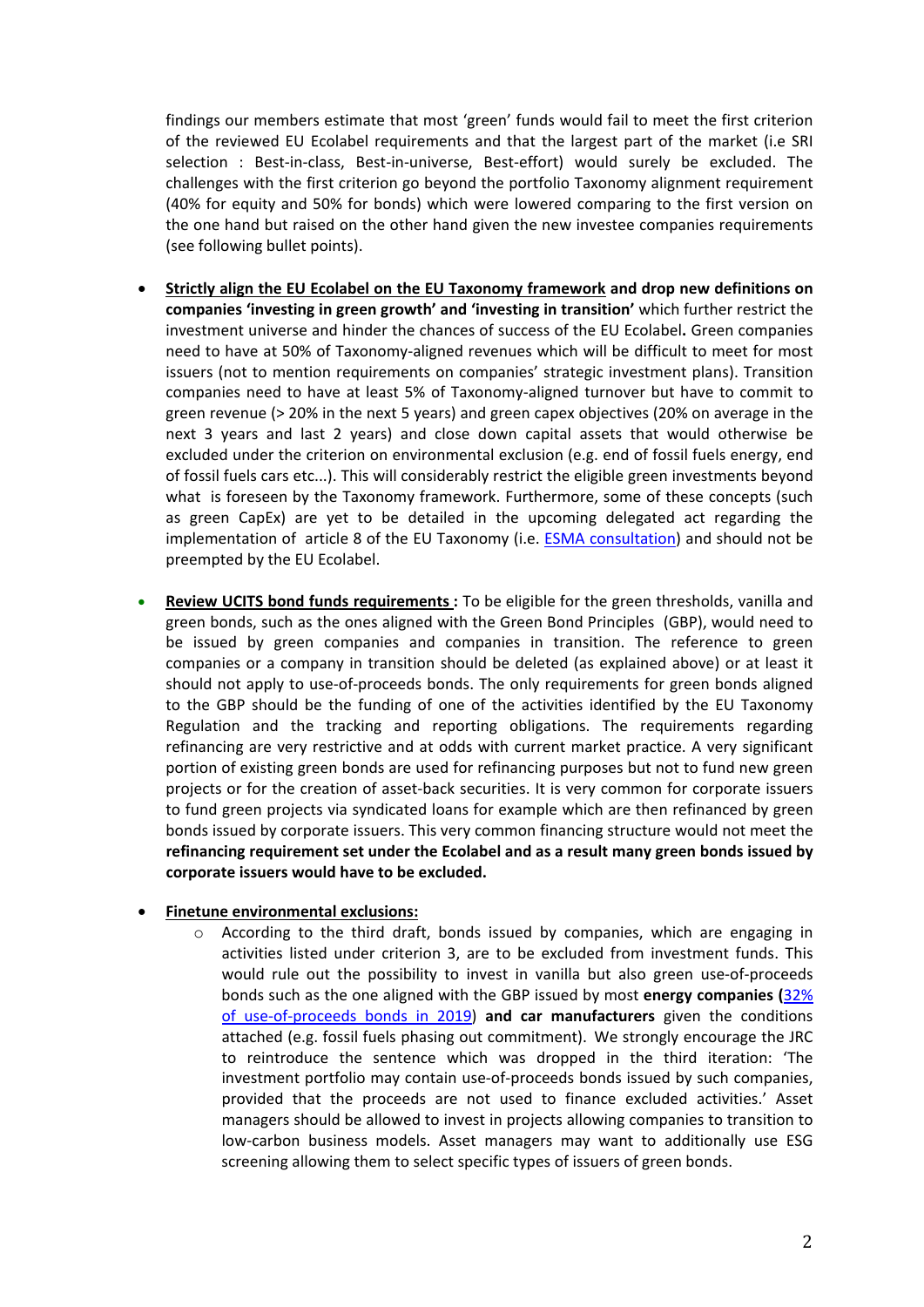- o We welcome in principle the **additional requirement for sovereign bonds** (i.e. Paris agreement signatories and credible CO2 reduction trajectory compatible with a 2 degrees scenario). But this would require the EC to issue a list of eligible sovereign issuers and a standard methodology.
- o Regarding the exclusion of **nuclear energy**, we suggest to stick to the decision yet to be made under the EU Taxonomy framework.

### • **Clarify social and governance exclusions :**

- o **Scope**: It remains unclear whether the social and governance exclusion criteria will have to be applied looking **through the supply chain** ('The investment portfolio shall exclude companies if they, through their business activities […]').
- o **Collective bargaining:** It is required that a company shall be excluded unless it upholds the freedom of association and the effective recognition of the right to collective bargaining (ILO Convention, UN Global Compact). We flagged in our previous response that with this proposal, there is a risk of seeing some global companies participating in the taxonomy objectives and operating in certain third countries excluded from the EU Ecolabel (e.g. Tesla). Not all third countries have indeed signed up to the ILO Declaration on Fundamental Principles and Rights at Work, allow freedom of association or recognise collective bargaining. Since the JRC added one sentence: 'Only in reference to that point, if the excluded company is part of a holding that operates elsewhere, the other activities of the holding are not excluded subject of their compliance.' It is unclear to us whether or not this clarification will allow investment in equities/vanilla bonds issued by companies operating in some key third country markets.
- o **Obligation to sell 1 year after controversy/allegations regarding social exclusions:**  we believe that this should be left at the discretion of the asset managers especially given the lack of clarity on the points mentioned above.
- **Modify the engagement requirement taking into account legal hurdles and current market practices (i.e. firm level vs fund level) [as proposed previously.](https://www.icmagroup.org/assets/documents/Regulatory/AMIC/AMIC-response-EU-Ecolabel-17042020-final.pdf)** New engagement requirements have been introduced in the second draft. If engagement is to be encouraged, the JRC should refrain from being too prescriptive and favour more general requirements (i.e. documented engagement strategy, transparency on exercise of voting rights). It is important to understand that at this stage most asset managers engage at firm level and not at fund level and are not in a position to require firms to shift revenues in one direction or another. We would also suggest leaving it to asset managers to decide which companies to engage with. At some point in time asset managers may want to focus on companies at risk of breaching thresholds and at another point in time it may want to engage with green companies. Mandatory engagement with specific companies might divert resources where they are most needed at a specific point in time. Furthermore, some of the engagement activities required are not always feasible: AGM voting processes and filing of resolutions on a cross-border basis can be very cumbersome in some EU countries. Lastly, cooperating with other shareholders to push a specific resolution is not always possible from a legal standpoint.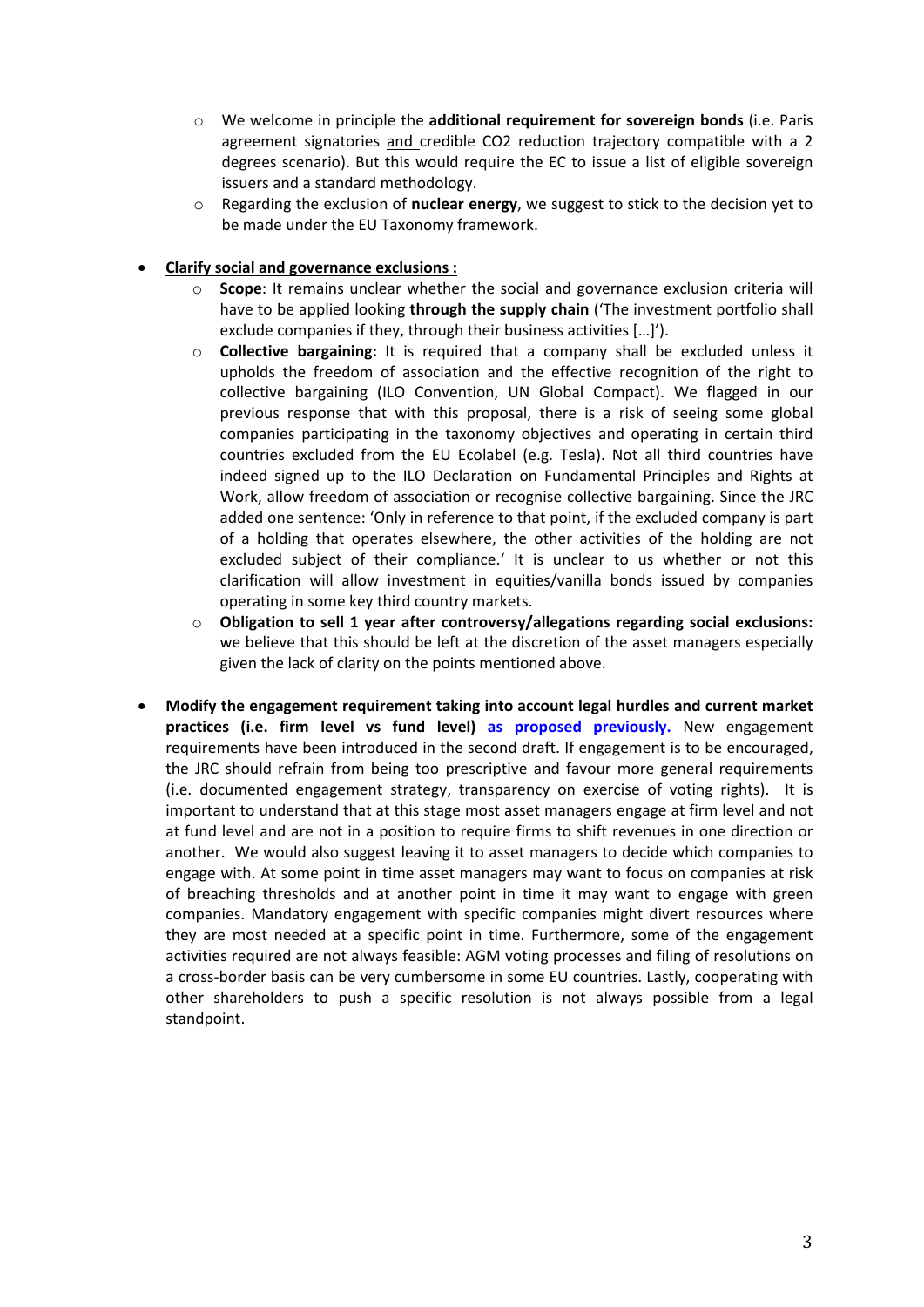| <b>Investment</b><br>fund tested | <b>HQ region</b>        | <b>Asset class</b><br>/geography                       | <b>Taxonomy</b><br>alignement                                                          | <b>Ecolabel</b><br>portfolio<br>alignment                                                                                           |
|----------------------------------|-------------------------|--------------------------------------------------------|----------------------------------------------------------------------------------------|-------------------------------------------------------------------------------------------------------------------------------------|
| 1                                | Europe                  | Listed equity<br>Global                                | 2.17%                                                                                  | <b>No</b>                                                                                                                           |
| $\overline{2}$                   | Europe                  | Listed equity<br>Concept fund                          | 38% but subject to<br><b>DNSH</b> qualifications                                       | <b>No</b>                                                                                                                           |
| 3                                | Europe                  | Fixed income<br>Concept fund<br>170 of GBs             | 67% of GBs potentially<br>aligned but subject<br><b>DNSH and MSS</b><br>qualifications | <b>Potentially but DNSH</b><br>and MSS not tested<br>and % is based only<br>on GBs (i.e.<br>excluding<br>diversification<br>assets) |
| 4                                | Europe                  | Listed equity                                          | 0.24%                                                                                  | <b>No</b>                                                                                                                           |
| 5                                | Europe                  | Listed equity/ fixed<br>income (corporate,<br>general) | <b>NA</b>                                                                              | <b>No</b>                                                                                                                           |
| $6\phantom{1}6$                  | <b>North</b><br>America | Fixed income<br>Concept Index                          | 50%-60% of GBs aligned                                                                 | <b>Potentially but DNSH</b><br>and MSS not tested<br>and % is based only<br>on GBs (i.e.<br>excluding<br>diversification<br>assets) |
| $\overline{7}$                   | Europe                  | Fixed income<br>(corporate,<br>general)                | $3%$                                                                                   | <b>No</b>                                                                                                                           |
| 8                                | Europe                  | Listed equity                                          | <b>NA</b>                                                                              | <b>No</b>                                                                                                                           |
| 9                                | Europe                  | Real assets (real<br>estate)                           | <b>NA</b>                                                                              | <b>No</b>                                                                                                                           |
| 10                               | Europe                  | Listed equity                                          | <b>NA</b>                                                                              | <b>No</b>                                                                                                                           |
| 11                               | Europe                  | Fixed income                                           | 20%                                                                                    | <b>No</b>                                                                                                                           |

# **Annex. AMIC : UNPRI Taxonomy case studies and the EU Ecolabel portfolio threshold**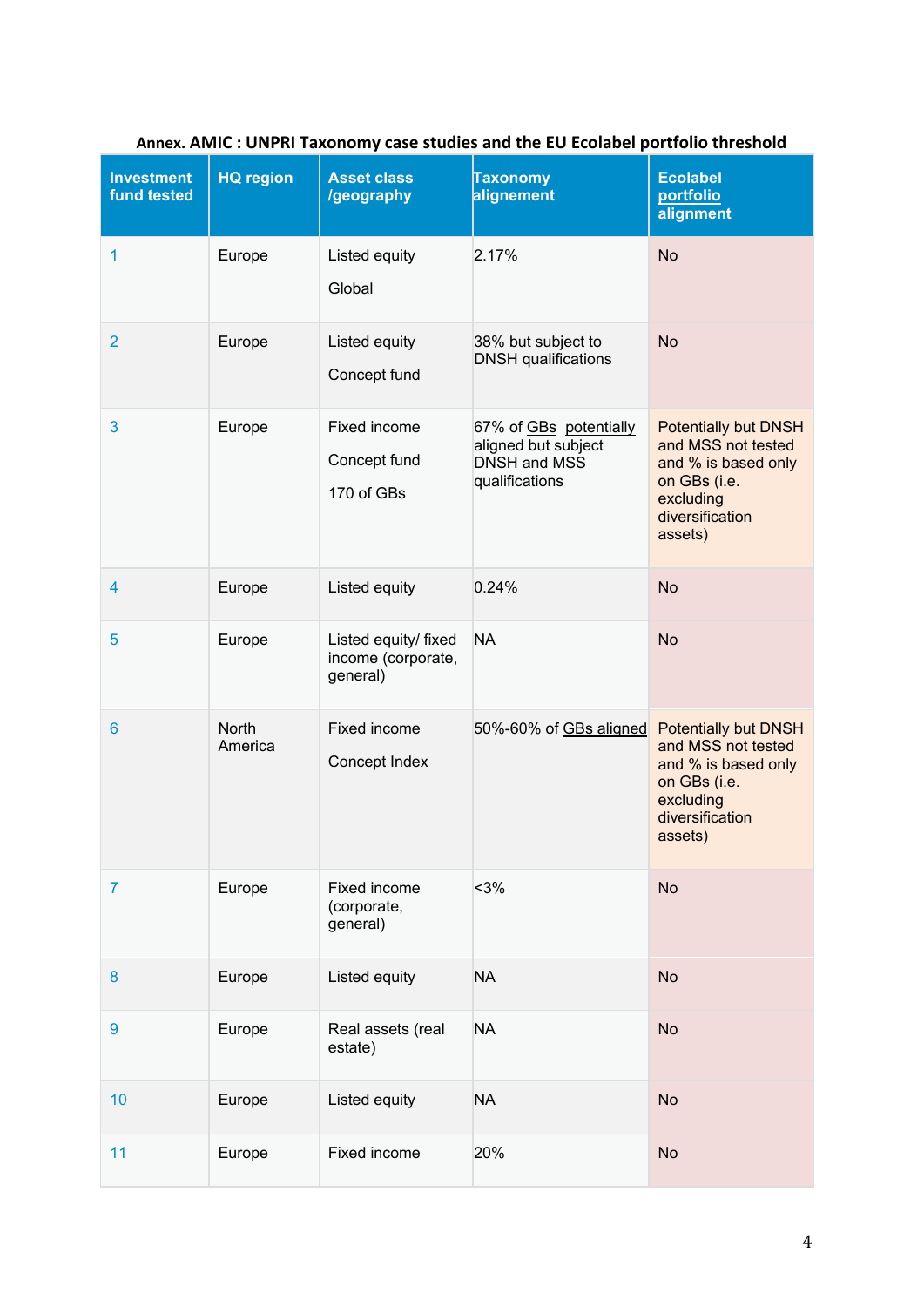| <b>Investment</b><br>fund tested | <b>HQ region</b>        | <b>Asset class</b><br>/geography                | <b>Taxonomy</b><br>alignement                       | <b>Ecolabel</b><br>portfolio<br>alignment                 |
|----------------------------------|-------------------------|-------------------------------------------------|-----------------------------------------------------|-----------------------------------------------------------|
|                                  |                         | (green bonds)                                   |                                                     |                                                           |
| 12                               | Europe                  | Real assets<br>(infrastructure)                 | <b>NA</b>                                           | <b>No</b>                                                 |
| 13                               | <b>North</b><br>America | <b>Fixed income</b><br>(corporate,<br>general)  | <b>NA</b>                                           | <b>NA</b>                                                 |
| 14                               | <b>North</b><br>America | <b>Fixed income</b><br>(corporate,<br>general)  | <b>NA</b>                                           | <b>NA</b>                                                 |
| 15                               | Europe                  | Listed equity                                   | <b>NA</b><br>Based on 5 companies<br>not a fund     | <b>No</b>                                                 |
| 16                               | Europe                  | Real assets<br>(forestry)                       | > 50%                                               | No, because retail<br>AIFMD need to<br>reach at least 70% |
| 17                               | North<br>America        | Listed equity                                   | <b>NA</b>                                           | <b>No</b>                                                 |
| 18                               | Europe                  | Listed equity                                   | 0%                                                  | <b>No</b>                                                 |
| 19                               | Europe                  | Listed equity                                   | 5%                                                  | <b>No</b>                                                 |
| 20                               | Europe                  | Listed equity                                   | 16.3%                                               | <b>No</b>                                                 |
| 21                               | Europe                  | Listed equity                                   | 5.8%                                                | <b>No</b>                                                 |
| 22                               | Europe                  | Fixed income<br>(corporate,<br>general)         | <b>NA</b><br>Based on three<br>companies not a fund | <b>No</b>                                                 |
| 23                               | North<br>America        | Listed equity/ fixed<br>income (green<br>bonds) | 6.30%                                               | <b>No</b>                                                 |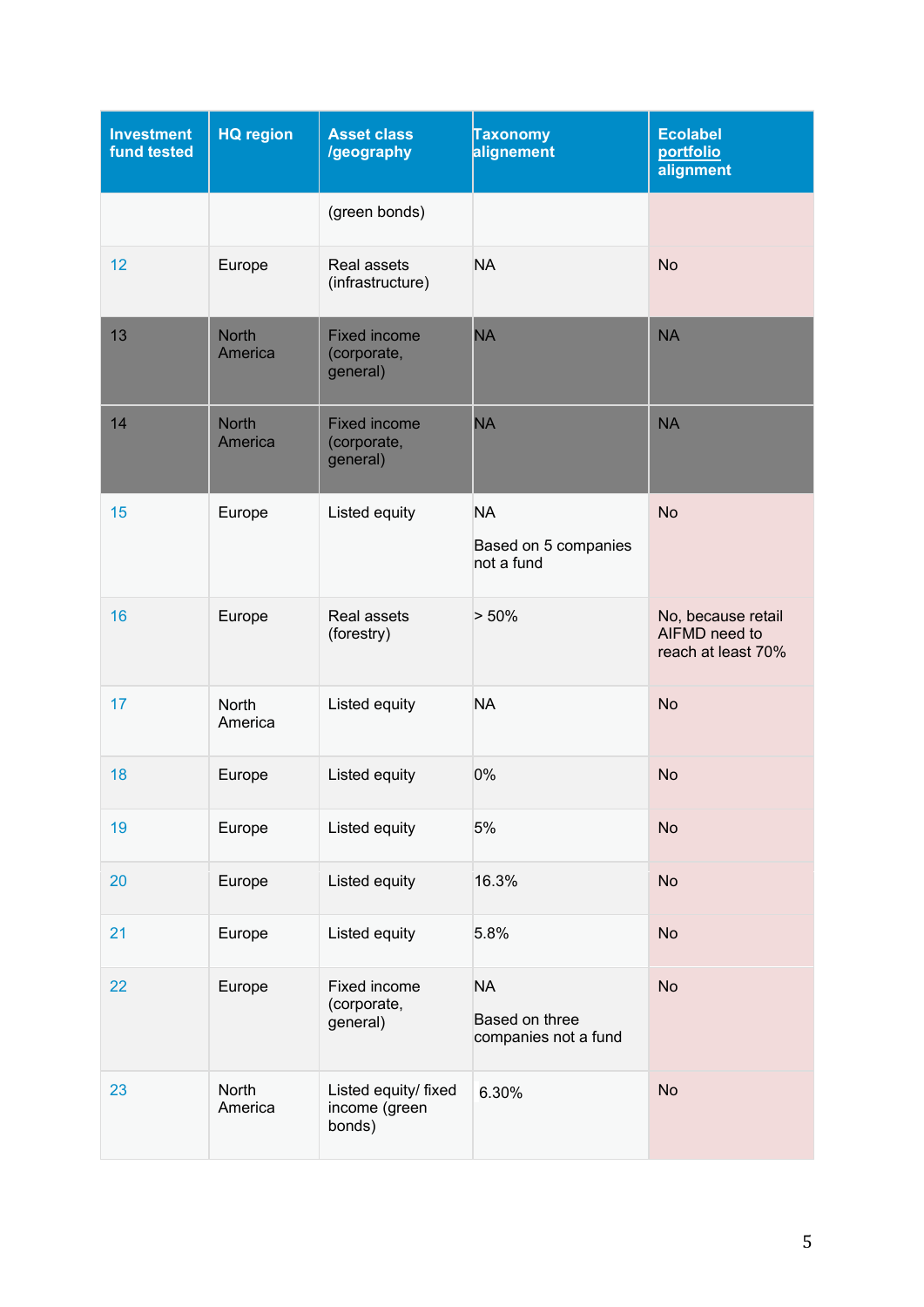| <b>Investment</b><br>fund tested | <b>HQ region</b> | <b>Asset class</b><br>/geography        | <b>Taxonomy</b><br>alignement                                                                     | <b>Ecolabel</b><br>portfolio<br>alignment                                                         |
|----------------------------------|------------------|-----------------------------------------|---------------------------------------------------------------------------------------------------|---------------------------------------------------------------------------------------------------|
| 24                               | North<br>America | Listed equity                           | 20%                                                                                               | <b>No</b>                                                                                         |
| 25                               | Europe           | Fixed income<br>(corporate,<br>general) | <b>NA</b>                                                                                         | <b>No</b>                                                                                         |
| 26                               | Europe           | Listed equity                           | Not based on a fund but<br>50 electricity producing<br>companies (average<br>alignment of 23%)    | <b>No</b>                                                                                         |
| 27                               | Europe           | Fixed income<br>(green bonds)           | Not based on a fund but<br>on green bonds under a<br>mandate (49%<br>potentially aligned)         | <b>No</b>                                                                                         |
| 28                               | Europe           | Fixed income<br>(green bonds)           | <b>NA</b>                                                                                         | <b>No</b>                                                                                         |
| 29                               | Europe           | Fixed income<br>(private debt)          | Not based on a fund but<br>on selected financial<br>institutions providing<br>loans (76% aligned) | No: loans don't<br>seem to be an<br>eligible asset under<br>the ecolabel for retail<br><b>AIF</b> |
| 30                               | Europe           | Fixed income<br>(green bonds)           | <b>NA</b>                                                                                         | <b>No</b>                                                                                         |
| 31                               | Europe           | Listed equity                           | Only 34% is eligible (ie<br>not necessarily aligned)                                              | <b>No</b>                                                                                         |
| 32                               | Europe           | Listed equity                           | 9.1%                                                                                              | <b>No</b>                                                                                         |
| 33                               | North<br>America | Real assets                             | NA (test performed<br>across funds)                                                               | No                                                                                                |
| 34                               | Europe           | Listed equity                           | Fund % NA<br>35% average for 9<br>companies selected                                              | <b>No</b>                                                                                         |